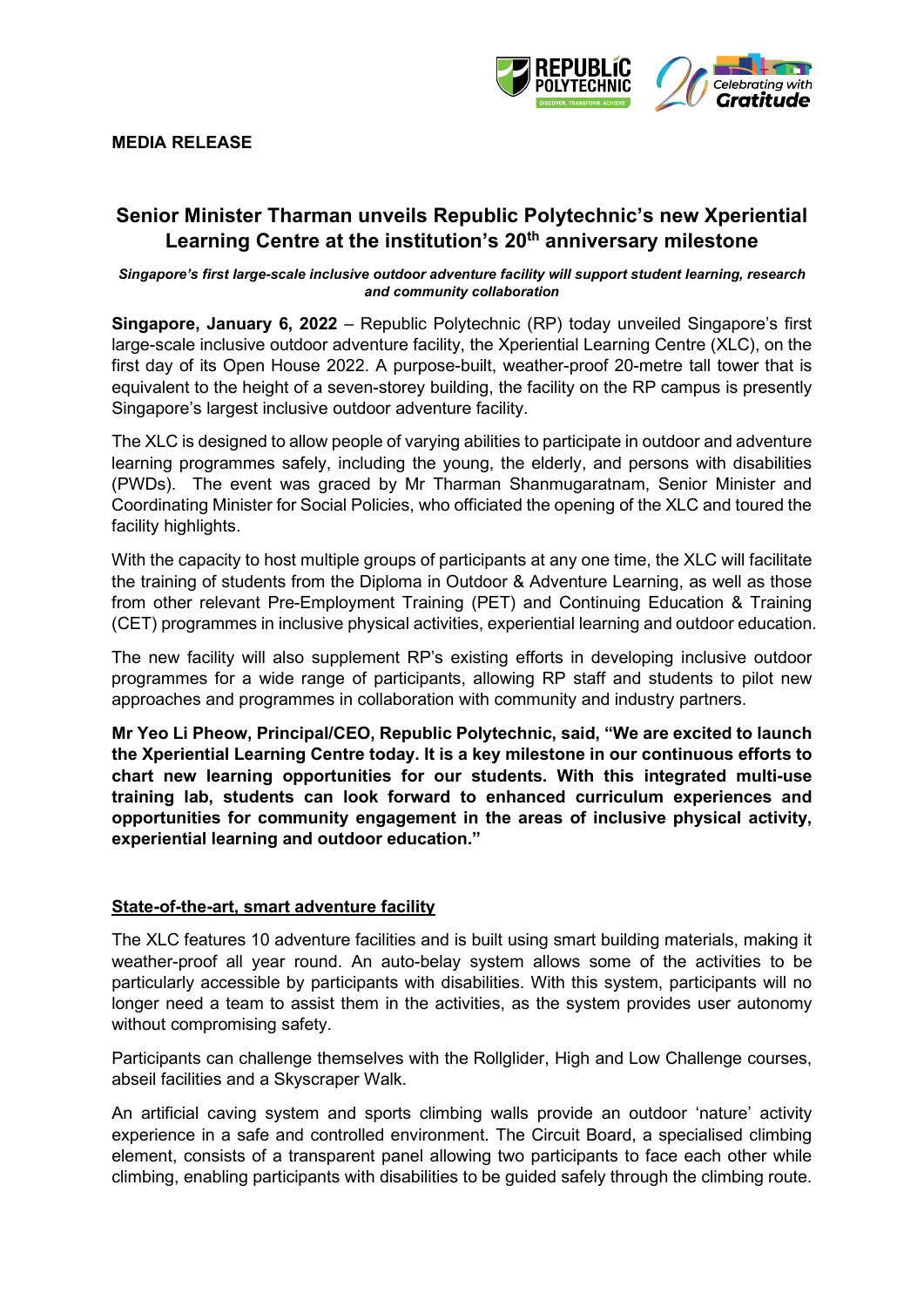

Participants with limited mobility, such as wheelchair users, can join in the activities thanks to a winch system in place on many of the facilities. Wheelchair users can therefore take part in activities such as gliding down the Rollglider, traversing across the High Challenge Course and abseiling down the wall facade, making experiential learning and outdoor education more accessible to everyone.

More detailed descriptions of the XLC, its different adventure facilities, and the diploma programmes and initiatives it supports, can be found in the accompanying factsheet.

### **RP launches 20th Anniversary celebrations**

Mr Tharman Shanmugaratnam, together with Mr Yeo, launched the start of the polytechnic's year-long 20<sup>th</sup> anniversary celebrations at today's event. Mr Yeo took this occasion to thank the RP community, including past and present staff and students, as well as external partners in shaping the polytechnic's journey.

**Mr Yeo said, "RP's achievements over the years from its humble beginnings give us many reasons to be proud and grateful at the same time. As One-RP, we have built an inclusive campus environment, strengthened our student support systems, forged deep partnerships with both the industry and community, and expanded the range of learning opportunities for our students."**

Outlining the future plans of the polytechnic, **Mr Yeo added, "As we mature as an institution, we will continue to expand the breadth and depth of learning opportunities for our students. RP remains committed to nurturing graduates who are industry-ready and resilient in weathering the challenges that they may face in their careers."**

#### **Hybrid format for RP Open House 2022**

From January 6 to 8, prospective students and their parents will enjoy an exciting line-up of online and in-person activities at this year's hybrid Open House**.** Visitors can look forward to small-group campus tours of RP's extensive learning facilities over the three days, attend an online or on-campus course consultation session or attend free webinars to get insights into RP's course offerings and other useful admissions tips.

Students and their parents will find the one-stop Open House website teeming with information on RP's diploma programmes and its vibrant campus life.

The public may visit the RP Open House 2022 website at <https://www.rp.edu.sg/discover> to discover more about RP and make an appointment for on-campus Open House activities.

- End -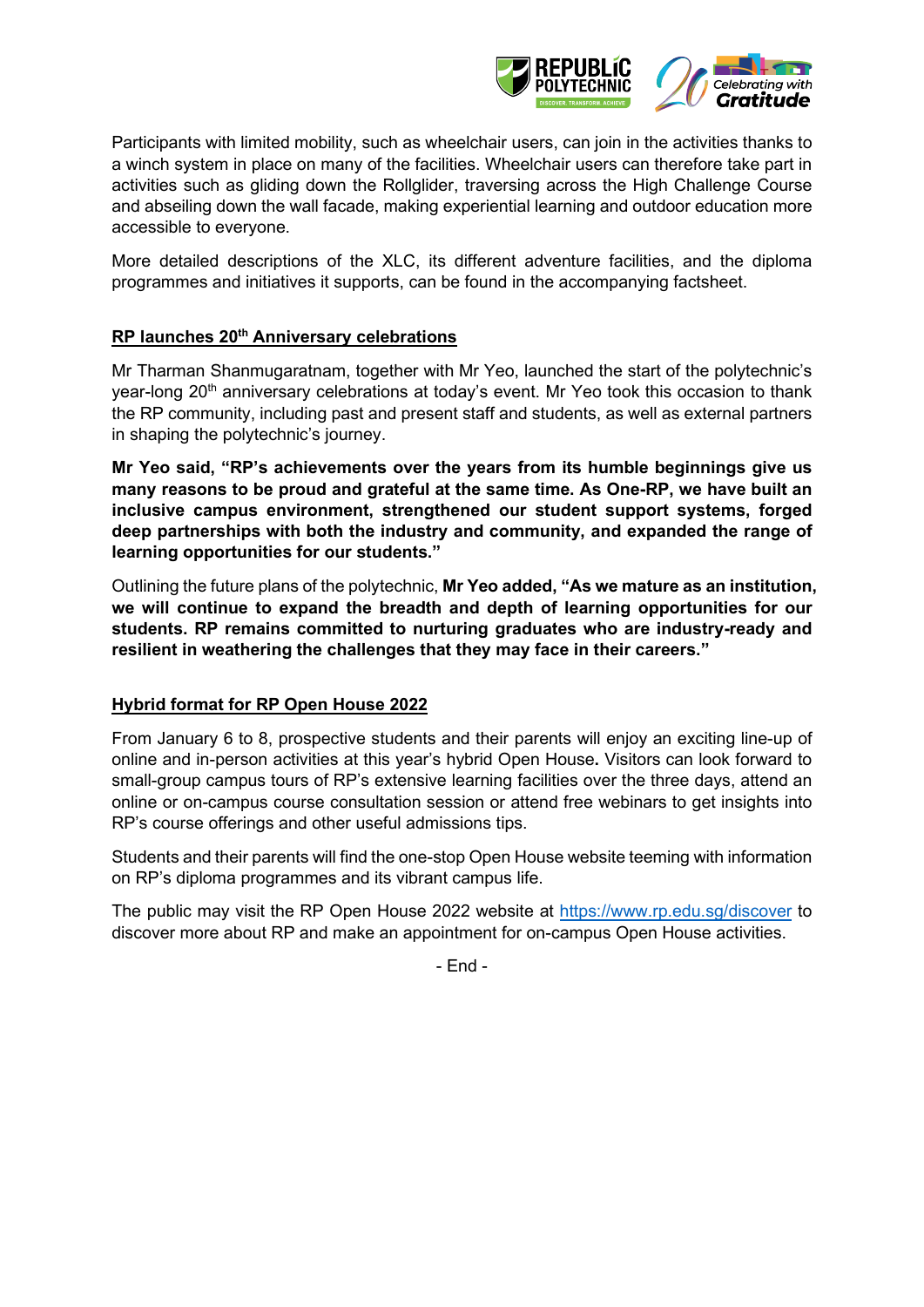



Media release issued by:

**Republic Polytechnic Office of Corporate Communications**  Julian Soh / Terence Ong +65 9018 0719 / +65 9128 1898 [julian\\_soh@rp.edu.sg](mailto:julian_soh@rp.edu.sg) / [terence\\_ong@rp.edu.sg](mailto:terence_ong@rp.edu.sg)

### **About Republic Polytechnic**

The first educational institution in Singapore to leverage the Problem-based Learning approach for all its diploma programmes, Republic Polytechnic (RP) has seven schools and one academic centre offering 36 full-time diplomas in Applied Science, Engineering, Management and Communication, Hospitality, Infocomm, Sports, Health & Leisure, and Technology for the Arts.

RP is committed to nurturing professionals with strong problem-solving capabilities through an innovative and entrepreneurial learning environment, based on a holistic and industry-relevant curriculum. RP's Academy for Continuing Education also offers a comprehensive suite of lifelong learning programmes to provide adult learners with skills upgrading opportunities. For more information, visit [http://www.rp.edu.sg.](http://www.rp.edu.sg/)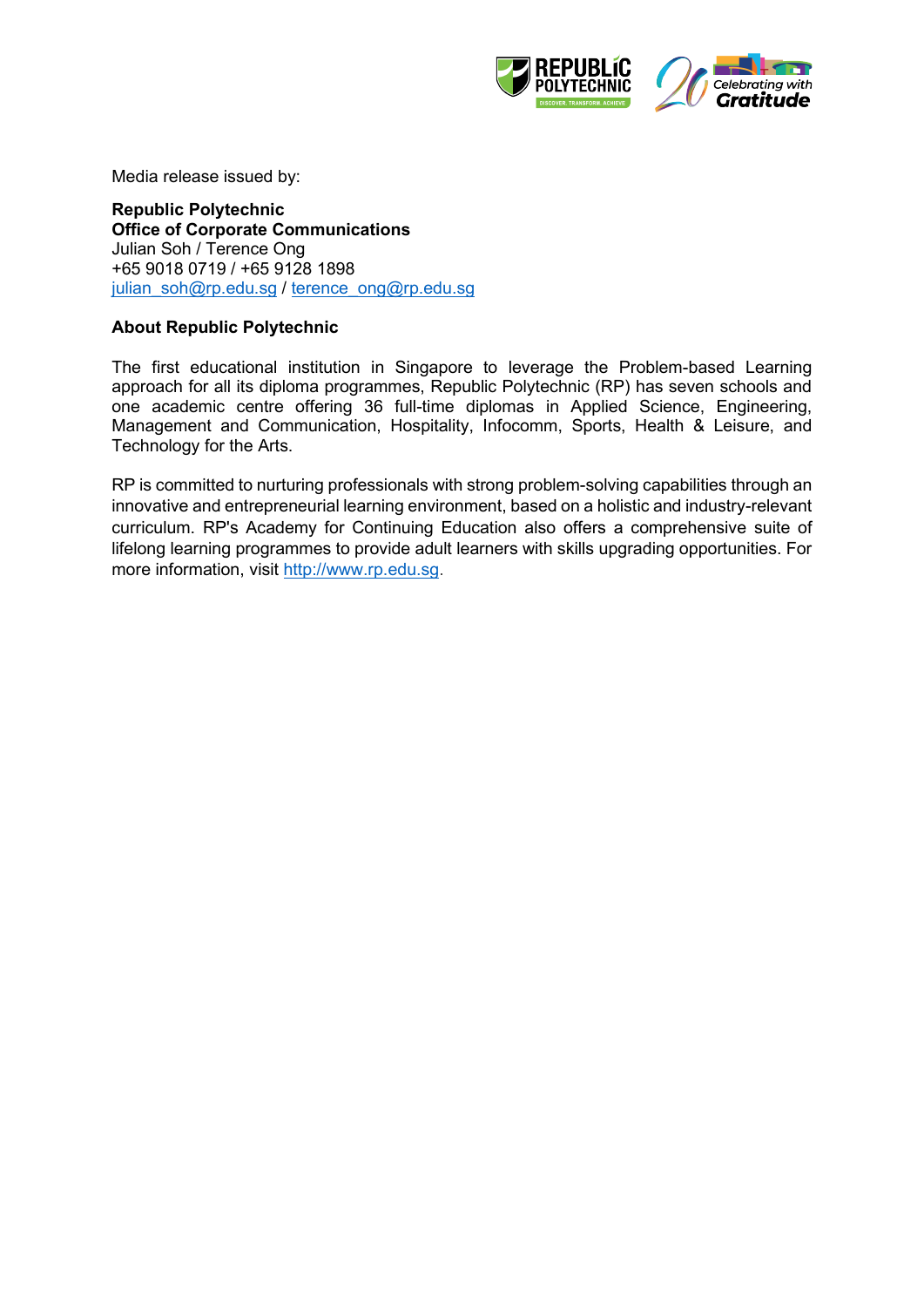

## **APPENDIX**

## **REPUBLIC POLYTECHNIC**

### **XPERIENTIAL LEARNING CENTRE (XLC) FACTSHEET**

### **A. Overview**

The Xperiential Learning Centre (XLC) is a purpose-built 20-metre tall tower (equivalent to the height of a seven-storey building) built on the Republic Polytechnic (RP) campus. Spanning 1,040 square metres, the new centre is the first large-scale inclusive outdoor adventure facility in Singapore. It is designed to support the safety of a diverse profile of participants, including the young, the elderly and persons with disabilities (PWDs).

The weather-proof facility features cutting edge system and technologies that enhance the development and promotion of outdoor and adventure programmes. An example is the use of the auto-belay system for some of its activities. With an auto-belay system, participants do not need a human belayer as the system provides user autonomy without compromising safety. A winch system is also installed on some facilities, which allows wheelchair users to participate in the activities. The XLC has the capacity to host up to multiple groups of learners at any one time.

#### **B. Purpose and use**

Designed to optimise the use of urban space, the XLC houses 10 different types of adventure facilities in a single site.

The XLC is well-placed to support the following objectives:

- 1. Facilitate the training of Pre-Employment Training (PET) and Continuing Education and Training (CET) students in outdoor and adventure learning, health and wellness, with the ability to engage different profiles of participants. All students from the School of Sports, Health and Leisure are required to take a core module in Inclusive Physical Activity, where they learn how to plan activities for persons with varying degrees of abilities. Students in the Diploma in Outdoor & Adventure Learning will also have the chance to use the facility as part of their curriculum.
- 2. Platform for community and industry engagement for the development of adapted outdoor programmes for beneficiaries of social service agencies.
- 3. Testbed new approaches or technologies in the area of inclusive outdoor adventure learning to benefit more people of various abilities.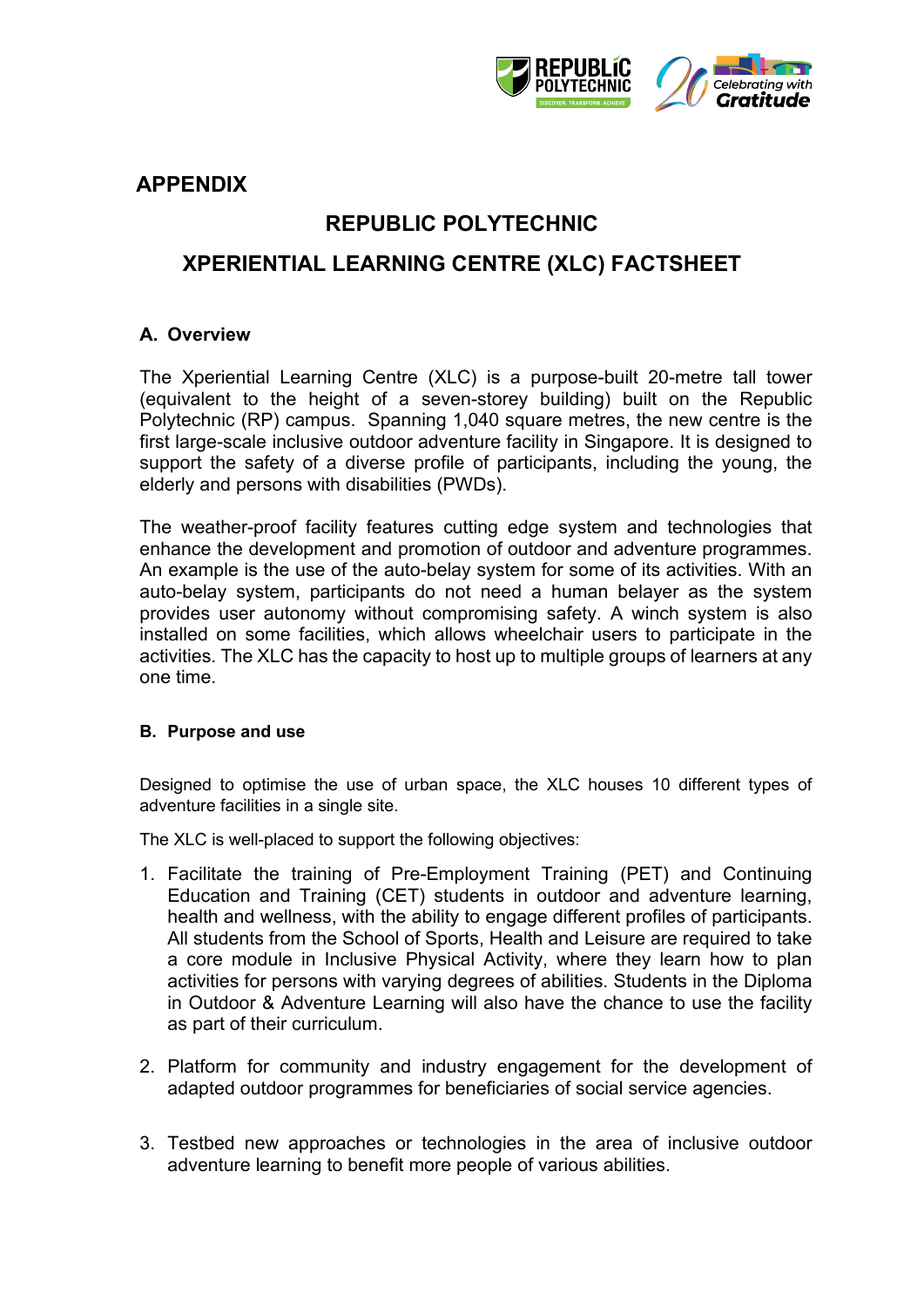

# **C. Facilities of XLC**

| <b>No</b>      | <b>Facility Name</b>         | <b>Information / Facts</b>                                                                                                                                                                                                                             |
|----------------|------------------------------|--------------------------------------------------------------------------------------------------------------------------------------------------------------------------------------------------------------------------------------------------------|
| 1              |                              | Located at the heart of the centre, the<br>Rollglider gives participants the same<br>excitement and thrill as the traditional zip-<br>line, or more commonly known as flying fox.                                                                      |
|                |                              | The Rollglider is designed to<br>instill<br>confidence in participants and overcome<br>obstacles.                                                                                                                                                      |
|                | Rollglider                   | Unlike the flying fox, participants descend<br>in a circular motion from start to end point<br>in just 35 seconds.                                                                                                                                     |
|                |                              | The Rollglider is accessible to wheelchair<br>users via a winch system that is connected<br>to the various levels in the facility.                                                                                                                     |
| $\overline{2}$ |                              | Situated within the same shaft of the<br>Rollglider, the High Challenge Course is<br>tiered across two levels. It has a total of<br>eight challenge obstacles, in which three of<br>them are designed to include participation<br>of wheelchair users. |
|                | <b>High Challenge Course</b> | Participants can navigate through the<br>course solo or in a small group. The<br>courses are designed to develop self-<br>confidence, independence and<br>interdependence amongst participants.                                                        |
|                |                              | Elements located on the higher point are<br>accessible to wheelchair users.                                                                                                                                                                            |
| 3              |                              | Below the High Challenge Course is the<br>Low Challenge Course. The facility features<br>five obstacles and is designed to condition<br>participants before progressing to more<br>challenging elements.                                               |
|                | <b>Low Challenge Course</b>  |                                                                                                                                                                                                                                                        |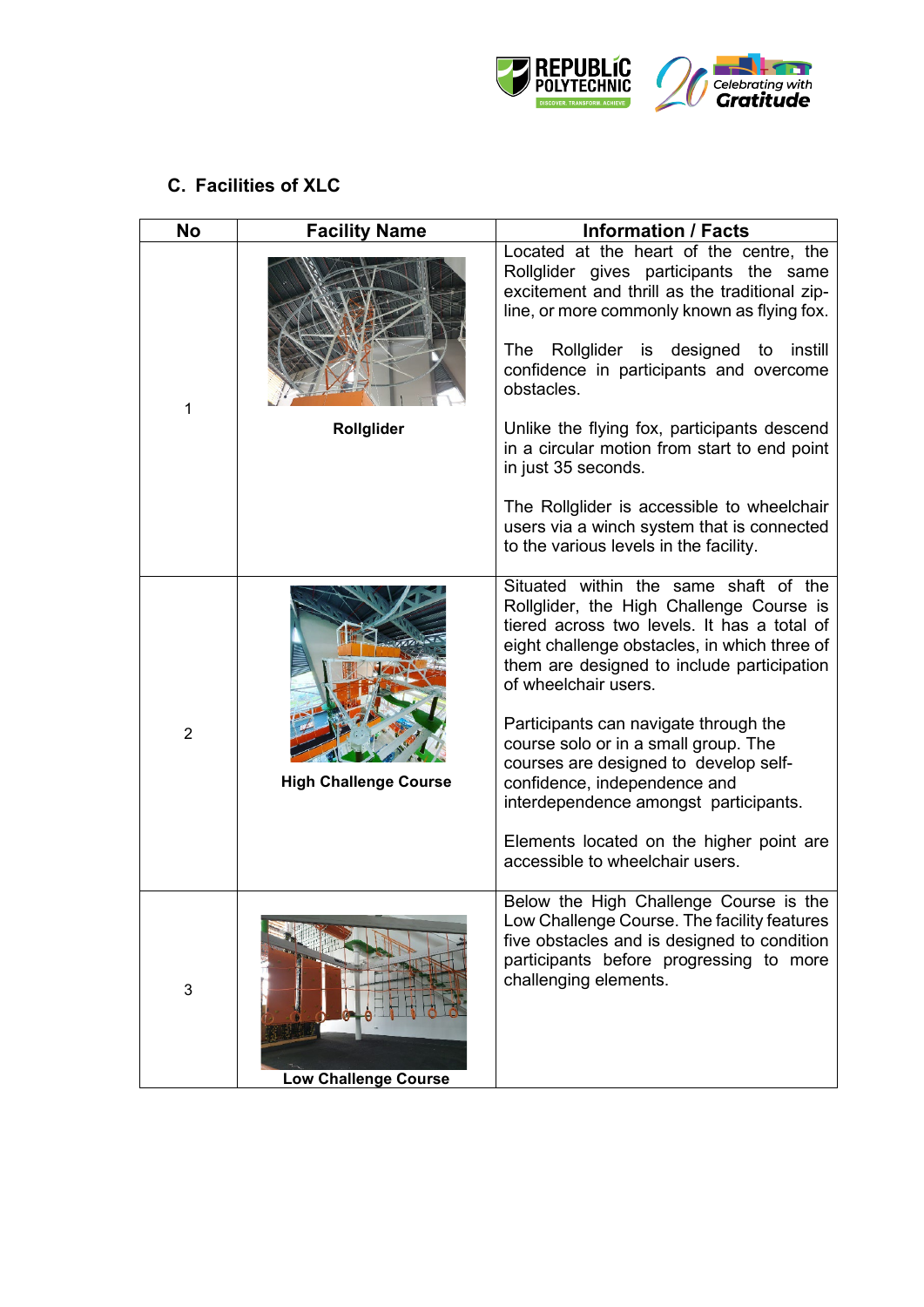



| 4              | <b>Abseil Facilities</b>        | The Abseil Facilities offers the option of a<br>controlled descent on the perforated wall or<br>a more exhilarating experience through the<br>hanging abseil.<br>This facility is also accessible to wheelchair<br>users.                                                                                                                                     |
|----------------|---------------------------------|---------------------------------------------------------------------------------------------------------------------------------------------------------------------------------------------------------------------------------------------------------------------------------------------------------------------------------------------------------------|
| 5              | <b>Circuit Board</b>            | The Circuit Board is a climbing wall that is<br>built using transparent panels to allow<br>participants to see each other.<br>It gives participants the chance to mimic the<br>movements of the participant opposite<br>them. It helps to build self-confidence and<br>prepare them for more challenging courses.                                             |
| 6              | <b>Skyscraper Walk</b>          | The Skyscraper is located within the shaft<br>of the High Challenge Course. Featuring a<br>series of poles that are arranged in<br>ascending heights, participants will start<br>from the shortest pole and make their way<br>up to the tallest. Participants will then jump<br>off from the tallest pole in an attempt to hug<br>the suspended punching bag. |
| $\overline{7}$ | <b>Artificial Caving System</b> | At the base of the Rollglider is the Artificial<br>Caving System. It is a 40-metre tunnel<br>system that is designed to simulate the<br>environment of real caves. This aims to<br>build teamwork, self-reliance and self-<br>confidence in participants.                                                                                                     |